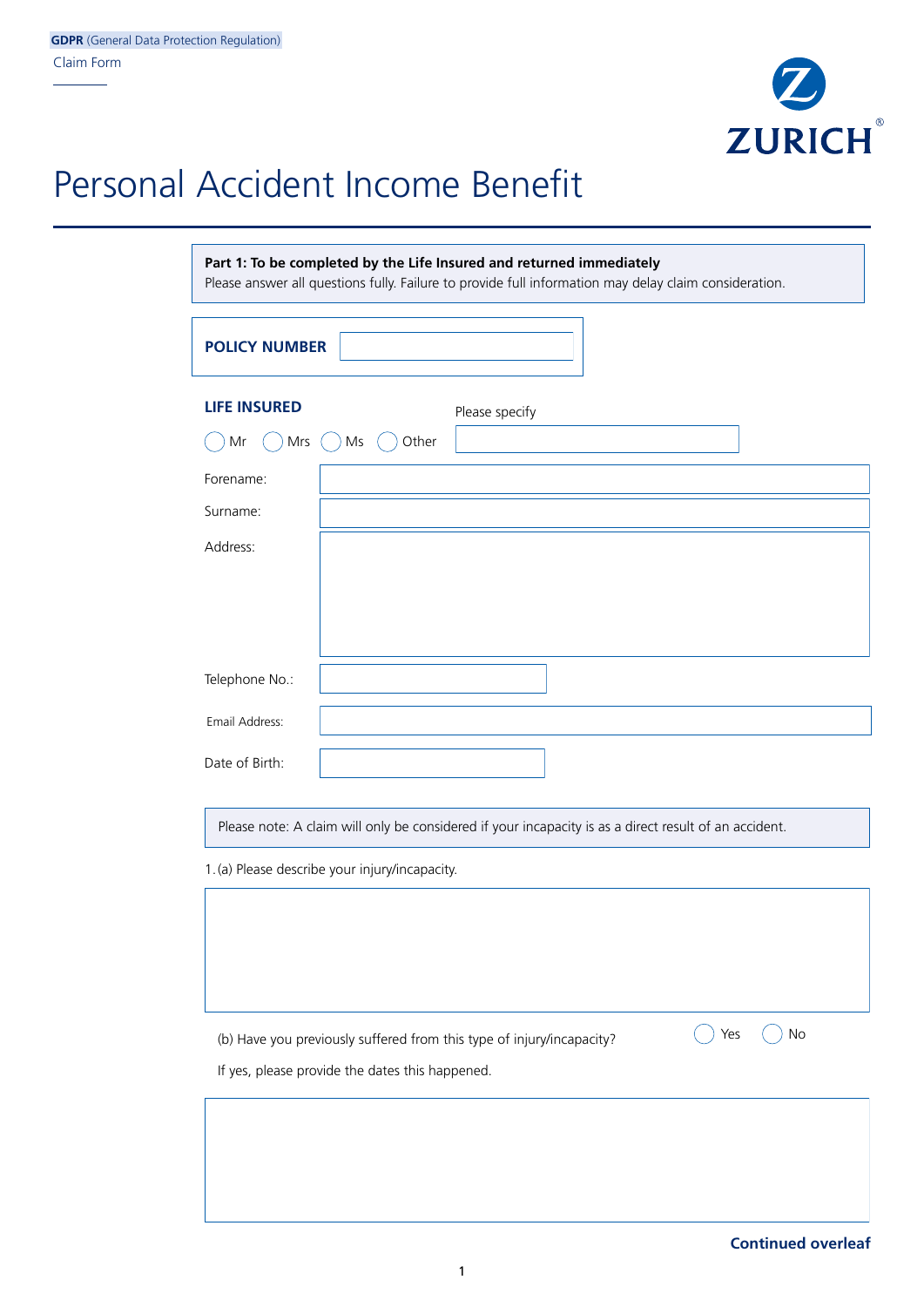|  |  |  |  |  | Did your injury/incapacity happen as the result of an accident? |  |
|--|--|--|--|--|-----------------------------------------------------------------|--|
|  |  |  |  |  |                                                                 |  |

| 3. If your injury/incapacity is the result of an accident, please describe in detail the circumstances surrounding |
|--------------------------------------------------------------------------------------------------------------------|
| this accident.                                                                                                     |

| 4. | (a) What date did this accident occur?                                                                                                |     |    |
|----|---------------------------------------------------------------------------------------------------------------------------------------|-----|----|
|    | (b) In which country did this accident occur?                                                                                         |     |    |
|    |                                                                                                                                       | Yes | No |
|    | (c) Were the police called to the scene of the accident?<br>If yes, please provide name & rank of the attending Garda.                |     |    |
|    |                                                                                                                                       |     |    |
|    |                                                                                                                                       |     |    |
|    |                                                                                                                                       |     |    |
|    |                                                                                                                                       |     |    |
|    |                                                                                                                                       |     |    |
|    |                                                                                                                                       | Yes | No |
|    | (d) Was an ambulance present at the scene of the accident?<br>If yes, please confirm the name and address of the hospital brought to. |     |    |
|    |                                                                                                                                       |     |    |
|    |                                                                                                                                       |     |    |
|    |                                                                                                                                       |     |    |
|    |                                                                                                                                       |     |    |
|    |                                                                                                                                       |     |    |
|    | (e) If injury occurred as the result of a road traffic accident, please confirm the details and registration<br>of your vehicle?      |     |    |
|    |                                                                                                                                       |     |    |
|    |                                                                                                                                       |     |    |
|    |                                                                                                                                       |     |    |
|    |                                                                                                                                       |     |    |
|    |                                                                                                                                       |     |    |
|    |                                                                                                                                       | Yes | No |
|    | (f) Is an insurance claim being processed by your motor insurance company?                                                            |     |    |
|    | If yes, please advise the name of the motor insurer and policy number.                                                                |     |    |
|    |                                                                                                                                       |     |    |
|    |                                                                                                                                       |     |    |
|    |                                                                                                                                       |     |    |
|    |                                                                                                                                       |     |    |
|    |                                                                                                                                       |     |    |
| 5. | Please give full details as to how this injury/incapacity prevents you from following your occupation.                                |     |    |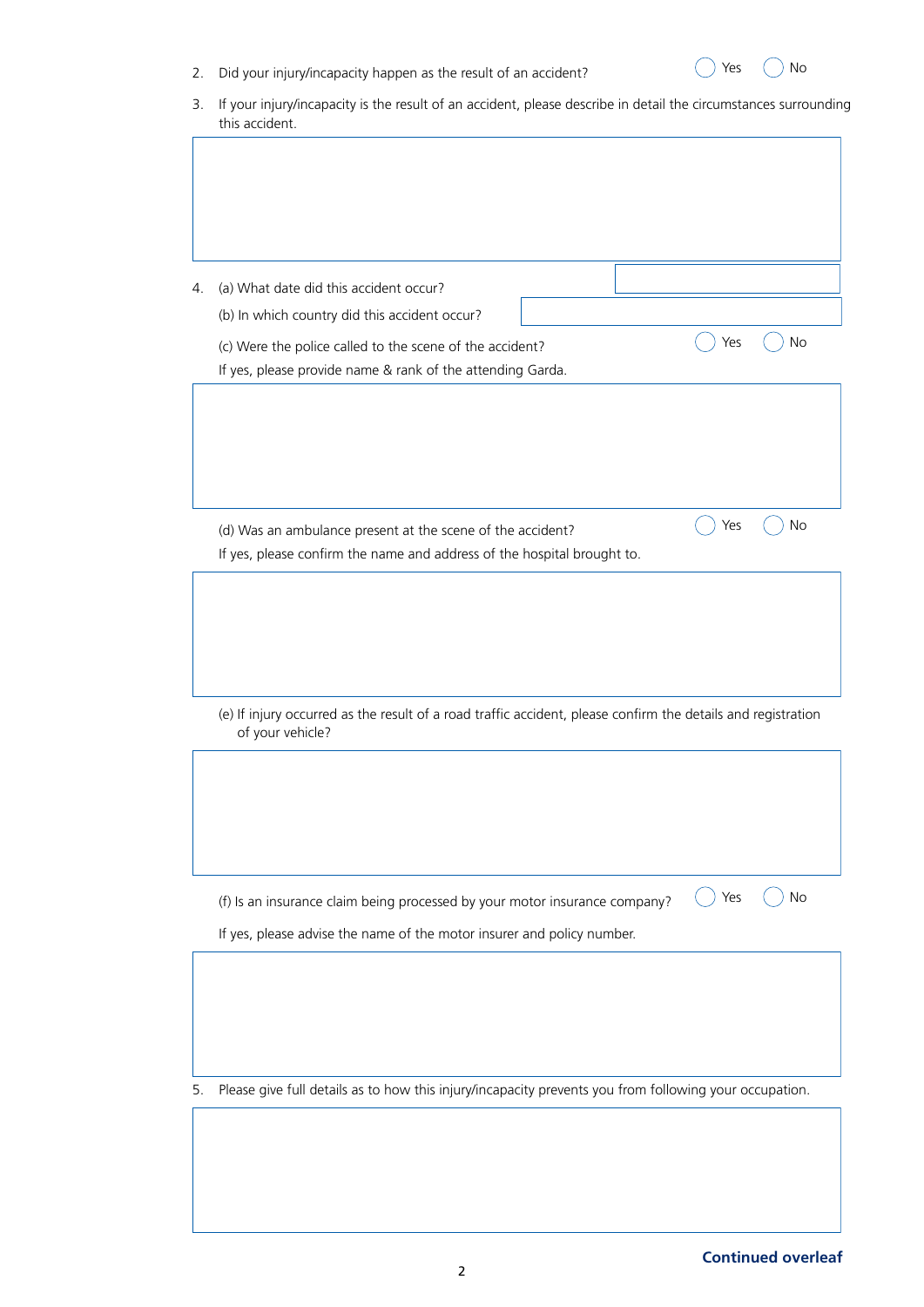6. (a) Please describe in detail the exact nature of your occupation.

(b) Please advise if there are any manual duties involved in your job and if so please give a description of these duties.

(c) Has your occupation changed since proposing for insurance?

7. When did you cease performing your occupational duties?

8. When do you expect to be fit enough to return to work either on a full time or part time basis?

9. Please supply the name(s) and address(es) of all doctors you have attended in relation to this incapacity and the dates attended.

| Name:    |                           |
|----------|---------------------------|
| Address: |                           |
|          |                           |
|          |                           |
| Date:    |                           |
| Name:    |                           |
| Address: |                           |
|          |                           |
|          |                           |
| Date:    | <b>Continued overleaf</b> |
|          |                           |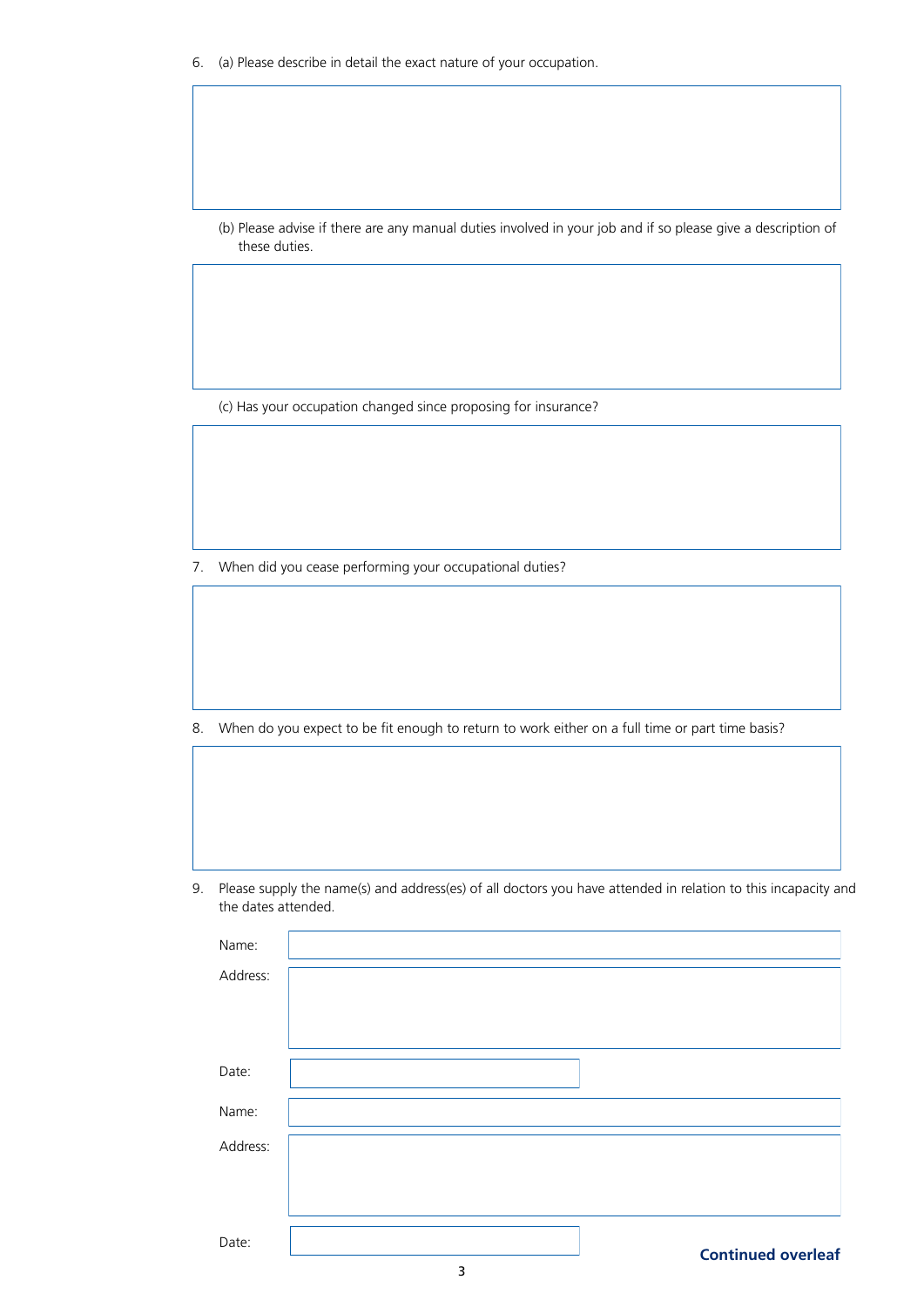| commenced.         |                                                                                                                                                                                                                                                                                                                                                                                                                                                                                                                                                                                                                                |  | If yes, please provide details of the Insurer, the amount of benefit payable and the date the benefit |
|--------------------|--------------------------------------------------------------------------------------------------------------------------------------------------------------------------------------------------------------------------------------------------------------------------------------------------------------------------------------------------------------------------------------------------------------------------------------------------------------------------------------------------------------------------------------------------------------------------------------------------------------------------------|--|-------------------------------------------------------------------------------------------------------|
|                    |                                                                                                                                                                                                                                                                                                                                                                                                                                                                                                                                                                                                                                |  |                                                                                                       |
|                    |                                                                                                                                                                                                                                                                                                                                                                                                                                                                                                                                                                                                                                |  |                                                                                                       |
|                    |                                                                                                                                                                                                                                                                                                                                                                                                                                                                                                                                                                                                                                |  |                                                                                                       |
|                    |                                                                                                                                                                                                                                                                                                                                                                                                                                                                                                                                                                                                                                |  |                                                                                                       |
|                    |                                                                                                                                                                                                                                                                                                                                                                                                                                                                                                                                                                                                                                |  |                                                                                                       |
|                    |                                                                                                                                                                                                                                                                                                                                                                                                                                                                                                                                                                                                                                |  |                                                                                                       |
| <b>DECLARATION</b> |                                                                                                                                                                                                                                                                                                                                                                                                                                                                                                                                                                                                                                |  |                                                                                                       |
|                    | I declare that the above statements are true and complete and that I am the person referred to in the<br>particulars given. In order to process this claim, I acknowledge that it may be necessary for Zurich Life<br>Assurance plc ('Zurich Life') to seek information from any doctor who has attended me or subsequently<br>attends me, or any hospital in which I have received or subsequently receive treatment, and I authorise<br>the giving of such information. I also authorise the release, to Zurich Life, of any other information,<br>which Zurich Life considers relevant to enable my claim to be dealt with. |  |                                                                                                       |
|                    | For the purpose of data protection legislation, Zurich Life is the data controller. Information on how<br>Zurich Life collects, stores, and processes data can be obtained in its Privacy Policy which is available at<br>www.zurich.ie/privacy-policy.                                                                                                                                                                                                                                                                                                                                                                        |  |                                                                                                       |
|                    |                                                                                                                                                                                                                                                                                                                                                                                                                                                                                                                                                                                                                                |  |                                                                                                       |
|                    | By signing this form I confirm that I have read and understand the Privacy Policy.                                                                                                                                                                                                                                                                                                                                                                                                                                                                                                                                             |  |                                                                                                       |

 $\vert$ 

Please sign and date.  $\begin{vmatrix} \mathbf{X} \end{vmatrix}$ 

**Continued overleaf**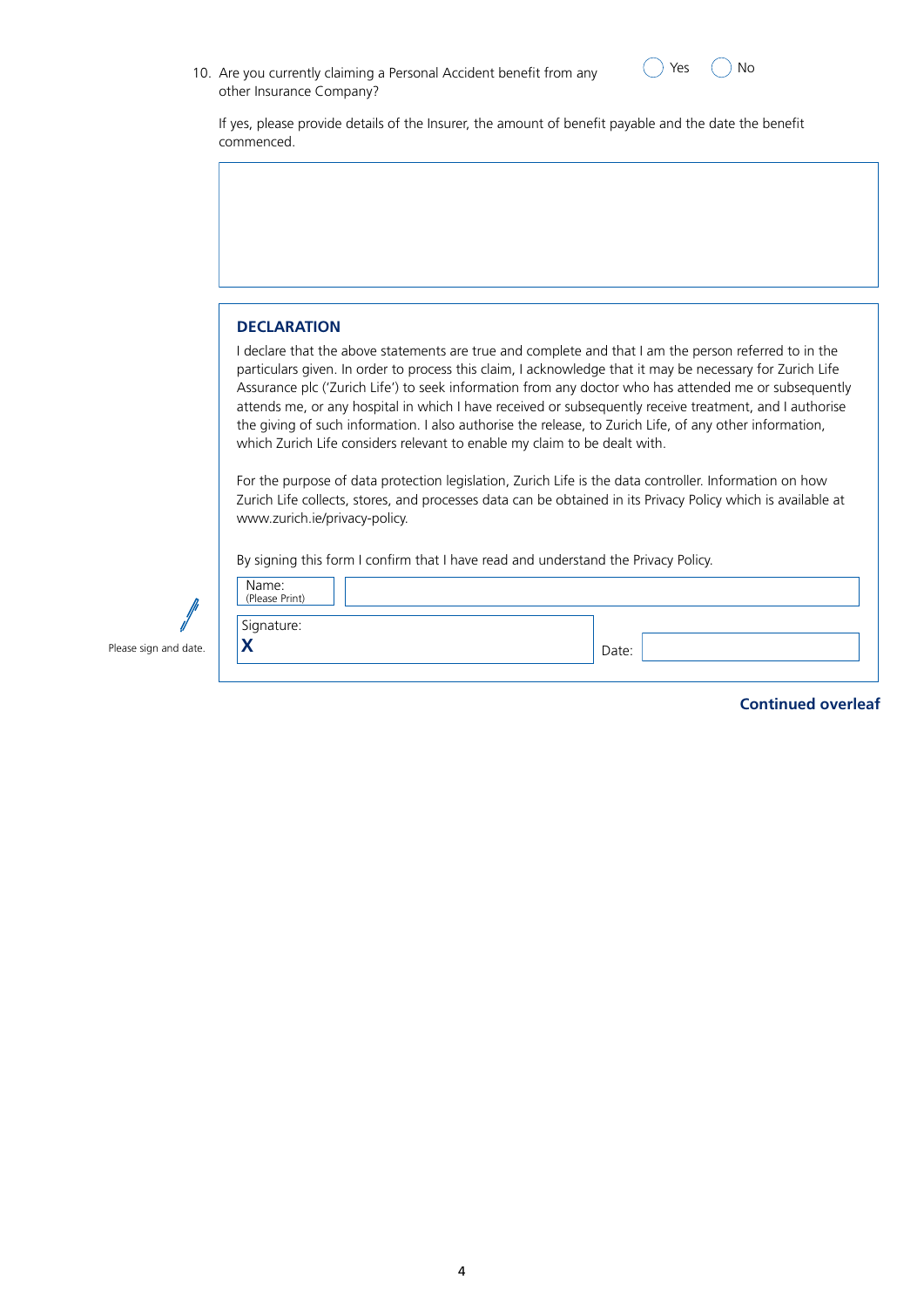

# Personal Accident Income Benefit

Part 2: To be completed by the insured's Employer, or by the Policyowner if self-employed and returned immediately.

| <b>LIFE INSURED</b>  |  |
|----------------------|--|
| <b>POLICY NUMBER</b> |  |

#### **EMPLOYER DETAILS**

| Name:          |  |
|----------------|--|
| Address:       |  |
|                |  |
|                |  |
|                |  |
| Telephone No.: |  |
| Fax No.:       |  |
| Email Address: |  |

- 1. When did the employee commence his/her current occupation?
- 2. When did the employee cease working due to injury?
- 3. Until what date has the employee been certified unfit for work?
- 4. Please give full details of the duties the Life Insured is required to perform. (If a job description is available please provide a copy of same.)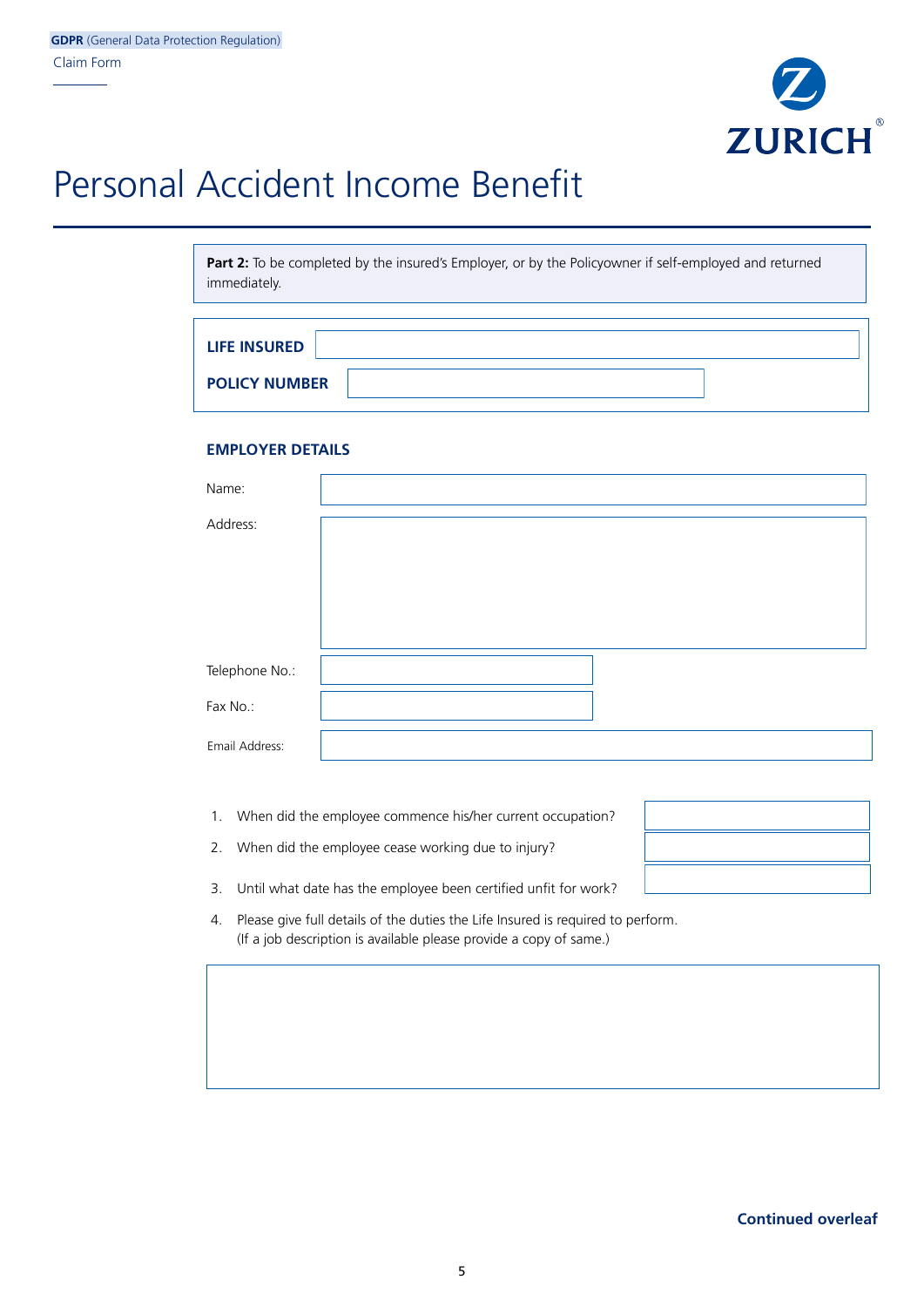5. (a) Please indicate which of these duties the insured can no longer perform.

(b) Please give full details of any manual tasks involved in the job.

6. What were the Insured's net **weekly** earnings at date of accident?  $\epsilon$ 

7. When do you expect the employee to return to work?

#### **DECLARATION**

Please sign and date.

I/We declare that the above statements are true and complete.

I/we authorise the release, to Zurich Life, of any information, which Zurich Life considers relevant to enable this claim to be dealt with.

| Name:<br>(Please Print) |       |  |
|-------------------------|-------|--|
| Title:                  |       |  |
| Signature:              |       |  |
| Х                       | Date: |  |
|                         |       |  |
| Company stamp:          |       |  |
|                         |       |  |
|                         |       |  |

**Continued overleaf**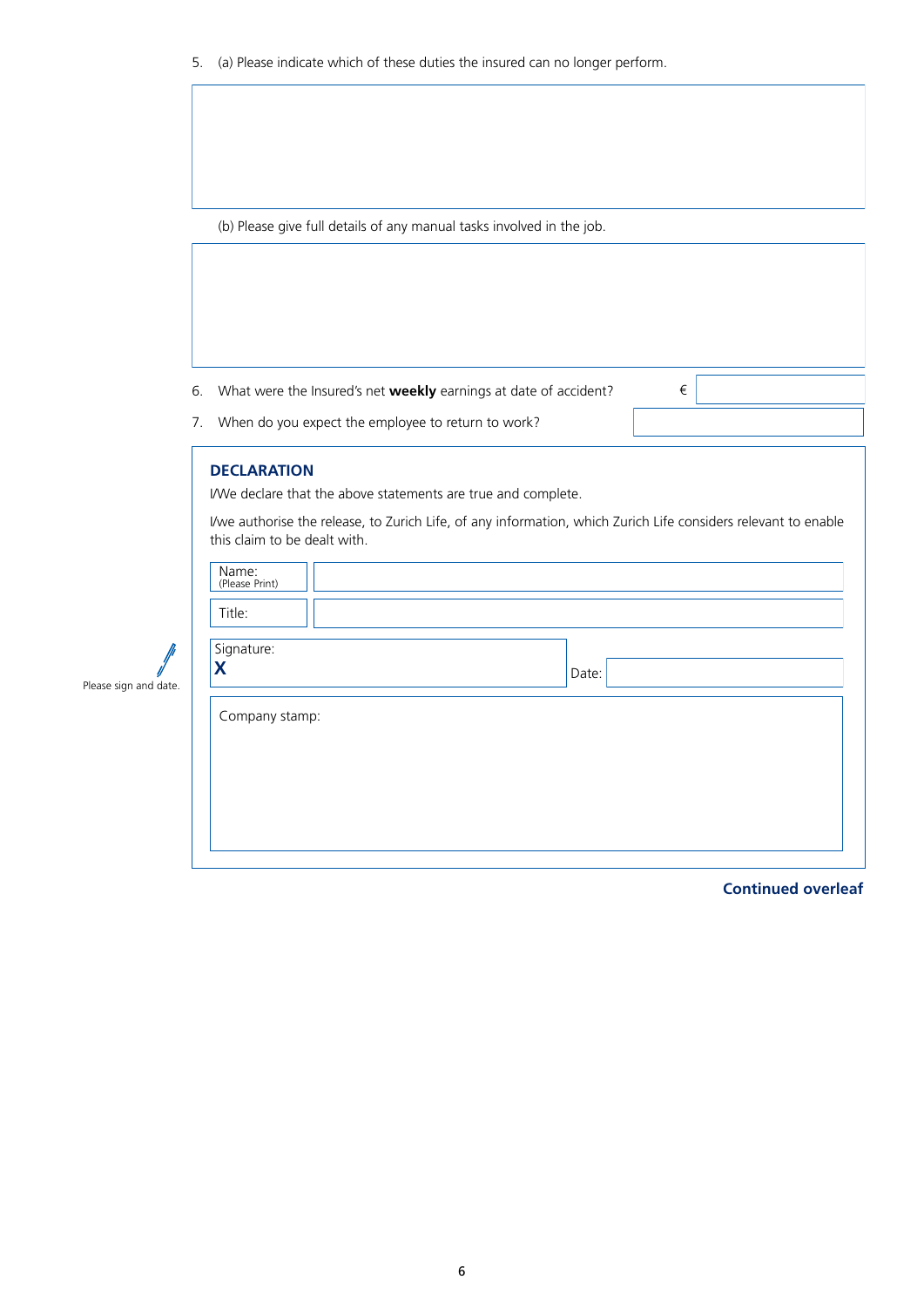

## Personal Accident Income Benefit

Part 3: To be completed by the doctor who certified the insured as unfit for work.

| <b>LIFE INSURED</b>  |  |
|----------------------|--|
| <b>POLICY NUMBER</b> |  |

1. Please describe the exact nature of your patient's injury.

| 2. | Did this injury occur as a direct result of an accident?        | Yes | No |
|----|-----------------------------------------------------------------|-----|----|
|    | If yes, can you briefly describe the circumstances?             |     |    |
|    |                                                                 |     |    |
| 3. | On what date did you first attend the patient for this injury?  |     |    |
| 4. | Has your patient previously suffered from a similar incapacity? | Yes | No |
|    | If yes, please provide details and dates of incapacity.         |     |    |
|    |                                                                 |     |    |
| 5. | What is your patient's occupation?                              |     |    |
|    |                                                                 |     |    |

**Continued overleaf**